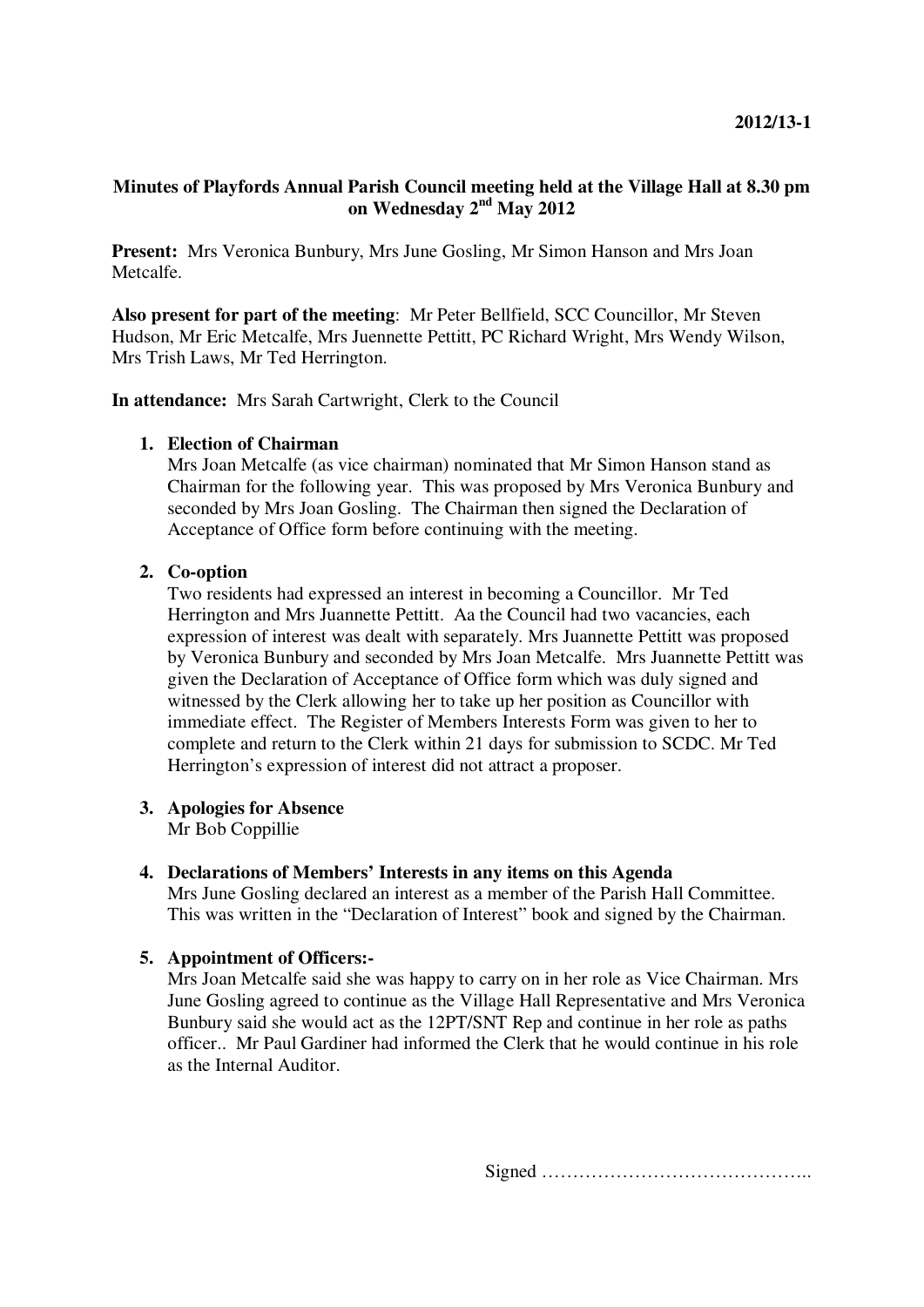# **6.** To approve the Minutes from the Meeting held on  $7<sup>th</sup>$  March 2012

These were signed as a true record. Following a helpful suggestion from the floor, the minutes are amended to reflect the fact that Mrs Veronica Bunbury had minuted the meeting in the absence of Mrs Sarah Cartwright. Mrs Bunbury was formally thanked for her work in that respect.

# **7. Action Point Review**

Mention was given to the illustrated map being produced for the Welcome Leaflet and Notice Board. Councillors said that they thought Bob had told them this will take some time.

Village Review – Now that Mr Tom Norfolk has resigned someone was required to carry out this Action Point. Mrs Juennette Pettitt said she would be willing to give it a go and speak to Mrs Gillian Benjamin at Suffolk ACRE to arrange a date and time. (It was felt that July might be a good time). Mrs Joan Metcalfe offered to assist as she had been on the initial steering group of the Parish Plan. Mrs Veronica Bunbury said she would drop round a copy of the Parish Plan. The Chairman said that Councillors should be looking at the existing Plan and what we have done and what sort of village we want to live in the future?

Grit Bin – The Chairman thanked Mr Peter Bellfield for his generous grant of £250 towards the cost of three new bins. The purchase of these will be discussed at the meeting in July when the cost will be authorised. The total cost of these bins is £423.15 ex VAT.

8. **Matters arising from the Minutes** None

## **9. Highways incl Byway 19**

Footpath 7 has been reported as overgrown (23.4.12. Ref: 2589184) Nothing has been done to date.

Footpath 3 – from Brook Lane to Bransons. Mr Fenton has ploughed up the field and not reinstated the footpath. It has been like this for a couple of months. **AP23** Write to Mr John Fenton. Mrs Joan Metcalfe reported that the Footpath sign at the beginning of the footpath is still missing. **AP24** Report to Highways.

Mrs Juennette Pettitt said that three palm trees in The Courts are encroaching into someone else's property. Clerk to investigate. If this is happening on private property it is not a PC matter.

The road into the village looks like they have done some repairs type 1 grit at side of road. Mr Bellfield asked if the road is due to be resurfaced. **AP25** Speak to Highways.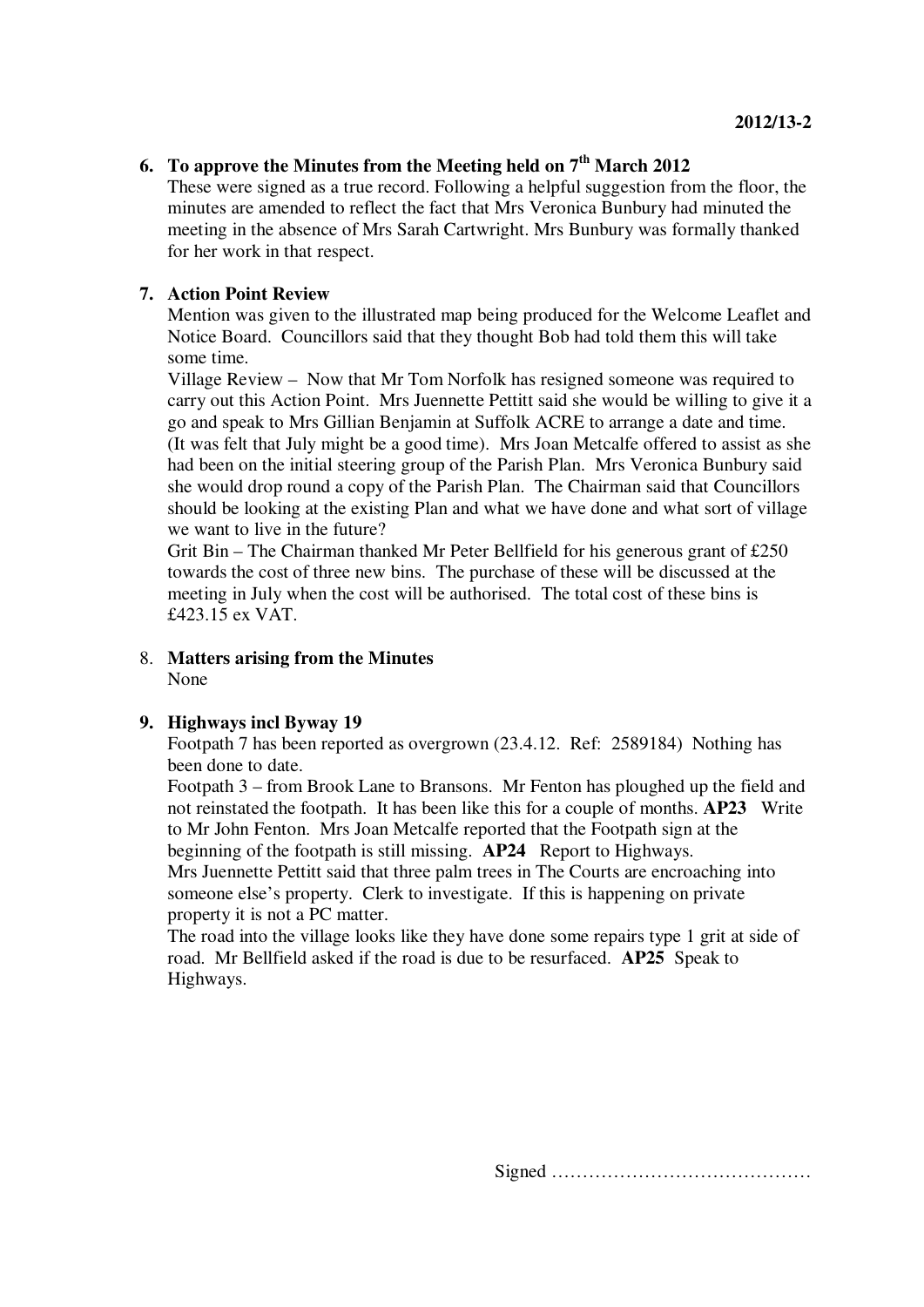It was reported that Byway 19 is deteriorating even more. Network Rail has confirmed that the bridge is safe and has no vehicular weight restrictions. The Chairman has spoken to one vehicle owner who uses this BOAT. The user was very clear what his rights were however he offered to resurface the rutted part of the path at his own expense! Mrs Veronica Bunbury reported that she had had a chat with Mr Brian Seward about this Byway (19) and he had told her that the off road car drivers and 4 x 4's enjoy the mud - Pack it down hard and it might discourage them. The Chairman reported that there is a website which lists BOATS with temporary restrictions on them for part of the year. ie in the winter when it is wet. "Green Laning"??? **AP26** Chairman to meet with Mrs Debbie Adams on side to discuss the best way forward.

Mrs Joan Metcalfe reported that she had recently received three emails informing her that Church Lane and Hill Farm Road have been noted on the SatNavs mapping software that they are unsuitable for  $HGV's - A$  request change has been made. The Chairman thanked her as this was a real result.

Mrs Veronica Bunbury reported that the junction by Dr Watson's Lane (left and immediate right) is a spot where an accident is waiting to happen. She queried if there was any chance of white lining? **AP27** Flag up again with Tony Buckingham and ask for an assessment to be done of the road.

#### **10. The Queen's Diamond Jubilee**

Mrs Joan Metcalfe reported that we should all have had one of the leaflets by now advertising the Jubilee weekend events. She explained that they had had a bit of a set back financially and they had thrashed out what to do at the last Village Committee meeting when it had been decided that everyone would be charged a nominal £5 entrance fee. Mrs Joan Metcalfe reported that Mrs Judith Dunnett was doing a sterling job organising everything and that they had had a lot of interest and were hoping for 150 people approximately however if the costs are not met the Village Hall Committee will step in. Mr Simon Hanson reported that in terms of the Beacon he had met with Mr Charles Lofts to discuss where it was going to be positioned. The area they have chosen will give people the possibility to stand on the hill and look down the hill and watch it alight. Mr Simon Hanson said that they did not want to build the beacon too early as it would get damp so they are to do this approximately a week before the event. An email will be sent out on Googlemail asking for combustible material and wood which will be collected.

#### **11. Planning Applications & Planning Procedures**

Councillors agreed that the way a planning application is dealt with is sometimes rushed. It was agreed that when an application is received Councillors should be notified and given the reference no (C/ number) whereby they can then look at the plans on SCDC's website. If the plans are not on the website the Clerk will notify SCDC and ask them to send them electronically. The 23 days we have to comment should give Councillors enough time to research the application and should it fall out of time of a bi-monthly meeting an additional Parish Council meeting will be called to cement comments/give a verdict.

Signed ………………………………………..